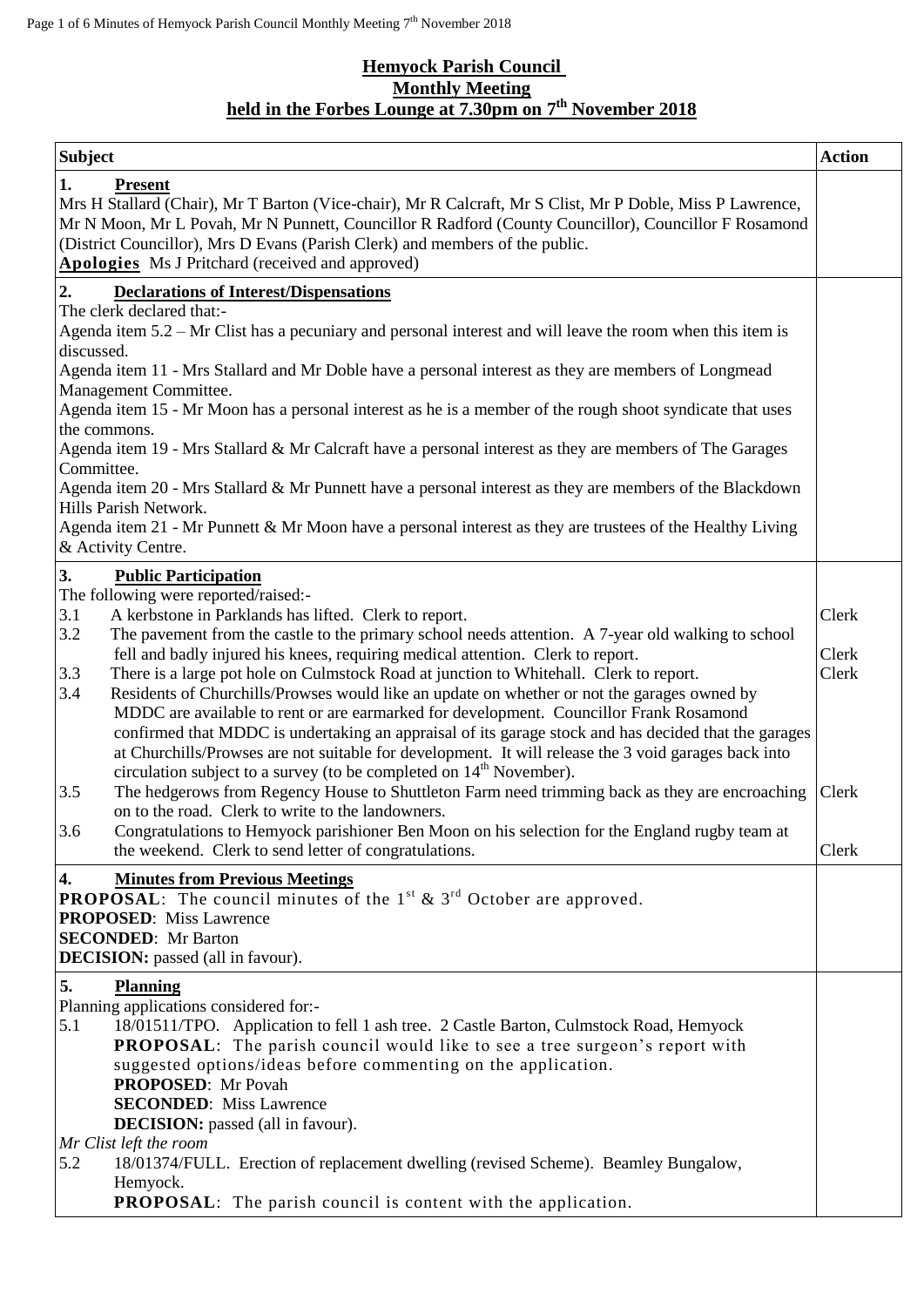|            | PROPOSED: Mr Moon<br><b>SECONDED:</b> Mr Barton                                                                                                                                                                                                                                                                                                                                                                                                                  |       |
|------------|------------------------------------------------------------------------------------------------------------------------------------------------------------------------------------------------------------------------------------------------------------------------------------------------------------------------------------------------------------------------------------------------------------------------------------------------------------------|-------|
|            | DECISION: passed (all in favour). Mr Povah abstained from voting.<br>Mr Clist returned to the room                                                                                                                                                                                                                                                                                                                                                               |       |
| 5.3        | 18/01608/HOUSE. Erection of single storey side extension. 5 Parklands, Hemyock<br><b>PROPOSAL:</b> The parish council is content with the application.<br><b>PROPOSED:</b> Mr Punnett                                                                                                                                                                                                                                                                            |       |
|            | <b>SECONDED:</b> Mr Moon                                                                                                                                                                                                                                                                                                                                                                                                                                         |       |
|            | <b>DECISION:</b> passed (all in favour).                                                                                                                                                                                                                                                                                                                                                                                                                         |       |
|            | Permission granted noted for:-                                                                                                                                                                                                                                                                                                                                                                                                                                   |       |
| 5.4<br>5.5 | 18/01386/HOUSE. Erection of an extension. Hillcrest, Castle Hill, Hemyock.<br>18/01439/HOUSE. Erection of single storey rear extension and demolition of existing store. Cygnet<br>Cottage, 3 Broadway, Fore Street, Hemyock.                                                                                                                                                                                                                                    |       |
|            | Certificate of lawfulness granted noted for:-                                                                                                                                                                                                                                                                                                                                                                                                                    |       |
| 5.6        | 18/01149/CLU. Certificate of lawfulness for the existing use of conservatory. Perivale, Culmstock                                                                                                                                                                                                                                                                                                                                                                |       |
|            | Road, Hemyock.                                                                                                                                                                                                                                                                                                                                                                                                                                                   |       |
| 6.         | <b>Matters Arising</b>                                                                                                                                                                                                                                                                                                                                                                                                                                           |       |
| 6.1        | Street lighting – nothing to report.                                                                                                                                                                                                                                                                                                                                                                                                                             |       |
| 6.2        | Floodbridge automatic gates $-$ Mr Povah has obtained a quotation from Fensec for £1,800.                                                                                                                                                                                                                                                                                                                                                                        |       |
|            | <b>PROPOSAL:</b> The parish council agrees to this quotation subject to Mr Povah                                                                                                                                                                                                                                                                                                                                                                                 | LP    |
|            | agreeing the specification.                                                                                                                                                                                                                                                                                                                                                                                                                                      |       |
|            | <b>PROPOSED:</b> Mrs Stallard                                                                                                                                                                                                                                                                                                                                                                                                                                    |       |
|            | <b>SECONDED:</b> Mr Clist                                                                                                                                                                                                                                                                                                                                                                                                                                        |       |
|            | <b>DECISION:</b> passed (all in favour).                                                                                                                                                                                                                                                                                                                                                                                                                         |       |
| 6.3        | The three new benches have been installed at Hemyock Turbary.                                                                                                                                                                                                                                                                                                                                                                                                    |       |
| 6.4        | Re-setting of old floodbridge stones - The contractor will commence work shortly on resetting the                                                                                                                                                                                                                                                                                                                                                                |       |
| 6.5        | stones.<br>Pump – ICS, the company responsible for the powder coating of the pump, has suggested parts are<br>removed from the pump and returned to them for remedial work. Clerk will clarify position with                                                                                                                                                                                                                                                     | Clerk |
|            | MDDC due to its listed status.                                                                                                                                                                                                                                                                                                                                                                                                                                   |       |
| 6.6        | Councillor Rosamond read out a full response from MDDC with regard to the planning rules                                                                                                                                                                                                                                                                                                                                                                         |       |
|            | concerning change of use. Although the parish council does not agree with the position it thanks                                                                                                                                                                                                                                                                                                                                                                 |       |
|            | MDDC for its full response.                                                                                                                                                                                                                                                                                                                                                                                                                                      |       |
| 6.7        | Shrub by bridge opposite the castle. Mrs Stallard will inspect and report back.                                                                                                                                                                                                                                                                                                                                                                                  | HS    |
| 6.8        | MDDC has confirmed its position with regard to 106 agreements $-$ an agreement is only applicable if<br>the planning application it refers to goes ahead.                                                                                                                                                                                                                                                                                                        |       |
|            |                                                                                                                                                                                                                                                                                                                                                                                                                                                                  |       |
|            | 7. District Council Report                                                                                                                                                                                                                                                                                                                                                                                                                                       |       |
|            | <b>Councillor Frank Rosamond reported:-</b>                                                                                                                                                                                                                                                                                                                                                                                                                      |       |
|            | The preliminary hearings into Policy J27 Land at Junction 27 and associated policies SP2 Higher Town,<br>Sampford Peverell and TIV16 Blundells School took place on 20 <sup>th</sup> and 21 <sup>st</sup> September 2018. MDDC has<br>received the Inspector's letter on the 29 <sup>th</sup> October following the preliminary hearings. Having considered<br>matters relating to Policies J27 Land at Junction 27, SP2 Higher Town Sampford Peverell and TIV16 |       |
|            | Blundells School, the Inspector is content that the Examination should continue to Main Hearings. The                                                                                                                                                                                                                                                                                                                                                            |       |
|            | Inspector will now be working on a series of Matters and Issues with a view to making these available in                                                                                                                                                                                                                                                                                                                                                         |       |
|            | early December 2018 and has asked that the Council suggest some potential dates for the main hearings. The                                                                                                                                                                                                                                                                                                                                                       |       |
|            | Council will publish further details about the Main Hearings once the dates for these are known.                                                                                                                                                                                                                                                                                                                                                                 |       |
|            | MDDC has been shortlisted for the Local Government Council Award for Councils Driving Economic                                                                                                                                                                                                                                                                                                                                                                   |       |
|            | Growth. The award is for councils that are proactively driving growth, influencing and shaping the market,                                                                                                                                                                                                                                                                                                                                                       |       |
|            | intervening as necessary and working collaboratively across boundaries and structures to enable and                                                                                                                                                                                                                                                                                                                                                              |       |
|            | encourage growth.                                                                                                                                                                                                                                                                                                                                                                                                                                                |       |
|            | MDDC's annual 'State of District Debate' will be on Brexit. A speaker is being arranged and the date will                                                                                                                                                                                                                                                                                                                                                        |       |
| follow.    |                                                                                                                                                                                                                                                                                                                                                                                                                                                                  |       |
|            | Mr Clist commented that he was disappointed with Councillor Sue Griggs' report on MDDC's Electric                                                                                                                                                                                                                                                                                                                                                                |       |
|            | Nights Food Markets finding it narrow-minded. He has personally enjoyed many of the evenings and                                                                                                                                                                                                                                                                                                                                                                 |       |
|            | believes that the event brings people into Tiverton not just on the evening of the event but on other occasions                                                                                                                                                                                                                                                                                                                                                  |       |
| too.       |                                                                                                                                                                                                                                                                                                                                                                                                                                                                  |       |
|            |                                                                                                                                                                                                                                                                                                                                                                                                                                                                  |       |
|            | Councillor Rosamond reported that MDDC has written to DCC with regard to Pithayne Farm footpath. Mr                                                                                                                                                                                                                                                                                                                                                              |       |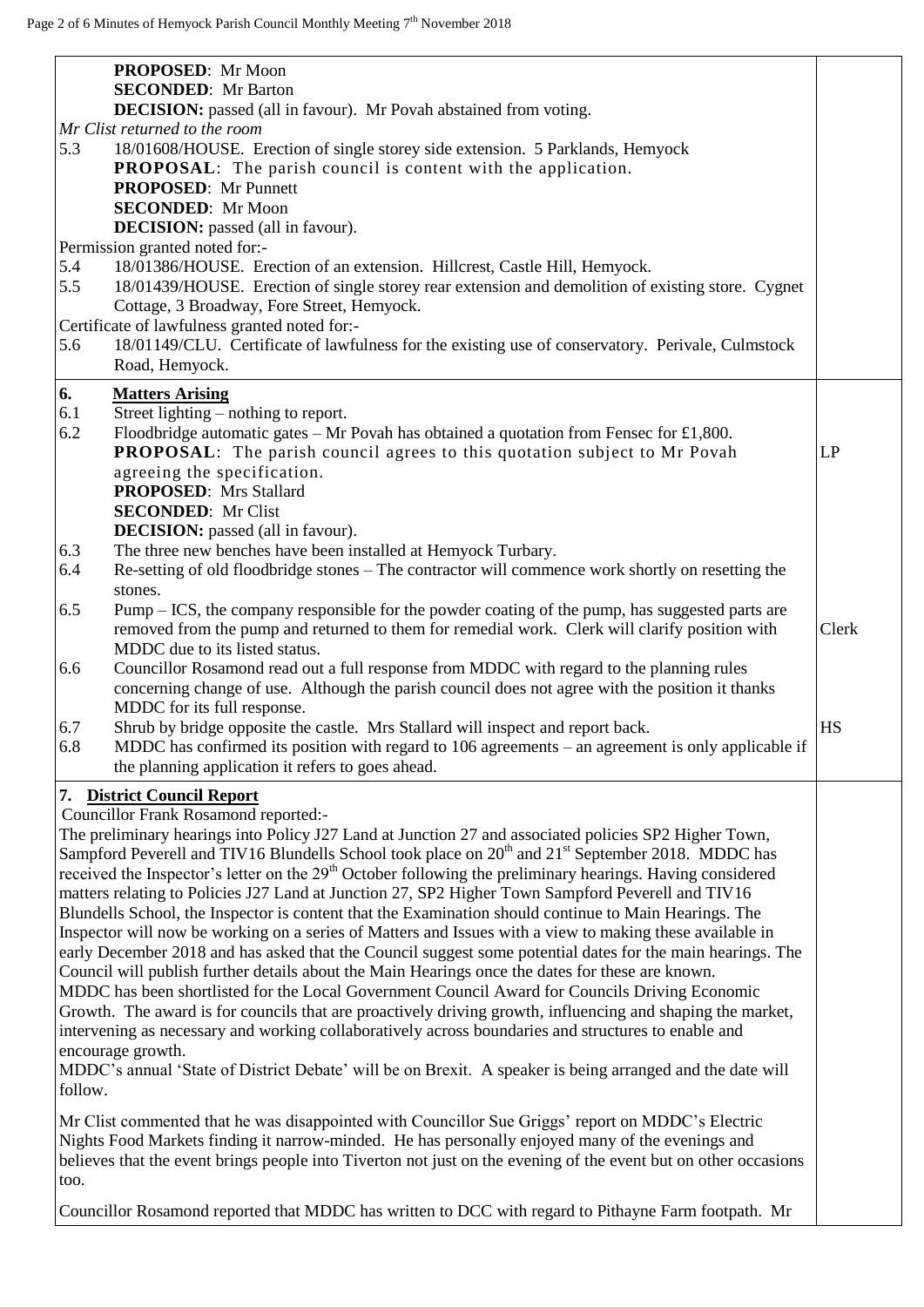| Povah suggested the footpath had already been diverted. He will check this and report back.<br>LP |                                                |                                                                                                                                                                                                         |           |
|---------------------------------------------------------------------------------------------------|------------------------------------------------|---------------------------------------------------------------------------------------------------------------------------------------------------------------------------------------------------------|-----------|
| 8.<br><b>County Council Report</b>                                                                |                                                |                                                                                                                                                                                                         |           |
| Councillor Ray Radford reported:-                                                                 |                                                |                                                                                                                                                                                                         |           |
|                                                                                                   |                                                | DCC is scrutinising the quality of works that Skanska has done on behalf of Devon Highways. Gigaclear, the                                                                                              |           |
|                                                                                                   |                                                | company responsible for super-fast broadband under Connecting Devon & Somerset Project, has had<br>financial problems but has now secured new financial backers. The contents of 1,800 black sacks were |           |
|                                                                                                   |                                                | analysed and it was found that 30% contained food waste that should have been recycled. Overall 40%                                                                                                     |           |
|                                                                                                   |                                                | contained recyclable material (including food waste). Mr Povah reported that other countries take away all                                                                                              |           |
|                                                                                                   |                                                | the waste and then sort it back at the waste plant and that this may be worth DCC considering. DCC has 20                                                                                               |           |
|                                                                                                   |                                                | million trees in the area. 20% are ash and 93% of these are expected to die. The pc has been successful in its                                                                                          |           |
|                                                                                                   |                                                | application to the Communities Together Fund and has been awarded £2382 towards noticeboards and signs                                                                                                  |           |
| Station Road will be reinstated.                                                                  |                                                | in Hemyock & Clayhidon. Councillor Radford was asked to enquire when the raised traffic calming bump in                                                                                                 | <b>RR</b> |
|                                                                                                   |                                                |                                                                                                                                                                                                         |           |
| 9.<br><b>Finance</b>                                                                              |                                                |                                                                                                                                                                                                         |           |
| 9.1<br><b>INCOME</b>                                                                              | Income and expenditure and bank reconciliation |                                                                                                                                                                                                         |           |
| 40,000.00<br>Precept<br>1.                                                                        |                                                |                                                                                                                                                                                                         |           |
| 2.<br>Interest deposit<br>43.80                                                                   |                                                |                                                                                                                                                                                                         |           |
| 3.<br>0.58<br>Interest GF                                                                         |                                                |                                                                                                                                                                                                         |           |
| $\overline{4}$ .<br>1.80<br>Interest P3                                                           |                                                |                                                                                                                                                                                                         |           |
| 5.<br>4,342.35<br>VAT reclaim                                                                     |                                                |                                                                                                                                                                                                         |           |
| 250.00<br>6.                                                                                      | <b>Stonehenge Masonry</b>                      |                                                                                                                                                                                                         |           |
| 7.<br>650.00<br>Redwood &Sons                                                                     |                                                |                                                                                                                                                                                                         |           |
| 8.<br>50.00<br>A G Real & Son                                                                     |                                                |                                                                                                                                                                                                         |           |
| 9.<br>200.00<br>AG Real & Son<br>10.<br><b>Fine Memorials</b><br>50.00                            |                                                |                                                                                                                                                                                                         |           |
| 11.<br>Interest HSBC dep<br>12.34                                                                 |                                                |                                                                                                                                                                                                         |           |
|                                                                                                   |                                                |                                                                                                                                                                                                         |           |
| <b>EXPENDITURE</b>                                                                                |                                                |                                                                                                                                                                                                         |           |
| 18.00<br>1.                                                                                       | <b>Unity Trust Bank</b>                        | <b>Bank</b> charge                                                                                                                                                                                      |           |
| 2.<br>52.80                                                                                       | Perrie Hale Nursery                            | Stakes and guards                                                                                                                                                                                       |           |
| 3.<br>45.00                                                                                       | Open Spaces                                    | Subscription                                                                                                                                                                                            |           |
| $\overline{4}$ .<br>D Evans<br>1,171.15                                                           |                                                | Wages and expenses                                                                                                                                                                                      |           |
| 5.<br>136.26<br>6.<br>R Calcraft                                                                  | <b>HMRC PAYE</b>                               | Paye                                                                                                                                                                                                    |           |
| 48.00<br>7.<br>110.50                                                                             | Hemyock Parish Hall                            | Grass cutting, Millhayes<br>Room rent and market stall                                                                                                                                                  |           |
| 8.<br>254.00<br>I Pike                                                                            |                                                | Maintenance and grass cutting                                                                                                                                                                           |           |
| Ashfords<br>9.<br>900.00                                                                          |                                                | Interim fees – purchase of toilets                                                                                                                                                                      |           |
| 10.<br>75.00<br><b>DALC</b>                                                                       |                                                | AGM                                                                                                                                                                                                     |           |
| DCC<br>11.<br>1,278.93                                                                            |                                                | <b>VAS Solar Power</b>                                                                                                                                                                                  |           |
| 12.<br>40.00<br>R Taylor                                                                          |                                                | Village maintenance                                                                                                                                                                                     |           |
| 13.<br>50.00                                                                                      | <b>British Legion</b>                          | Poppy appeal                                                                                                                                                                                            |           |
| 1&2 already been to be ratified                                                                   |                                                |                                                                                                                                                                                                         |           |
| <b>BANK RECONCILIATION</b>                                                                        |                                                |                                                                                                                                                                                                         |           |
| HSBC Community a/c                                                                                | 18,976.41                                      |                                                                                                                                                                                                         |           |
| <b>HSBC</b> Deposit                                                                               | 75,090.89                                      |                                                                                                                                                                                                         |           |
| HSBC P3                                                                                           | 0.04                                           |                                                                                                                                                                                                         |           |
| <b>HSBC</b> Longmead                                                                              |                                                | 1.27                                                                                                                                                                                                    |           |
| <b>Unity Trust Bank current</b>                                                                   | 100.00                                         |                                                                                                                                                                                                         |           |
| Unity Trust Bank deposit                                                                          | 80,430.88                                      |                                                                                                                                                                                                         |           |
| <b>Unity Trust Bank GF</b>                                                                        | 706.01                                         |                                                                                                                                                                                                         |           |
| Unity Trust Bank P3                                                                               | 2,176.66                                       |                                                                                                                                                                                                         |           |
| Nationwide Bond                                                                                   | 85,491.74                                      |                                                                                                                                                                                                         |           |
| 75,900.00<br><b>United Trust Bank</b>                                                             |                                                |                                                                                                                                                                                                         |           |
|                                                                                                   |                                                |                                                                                                                                                                                                         |           |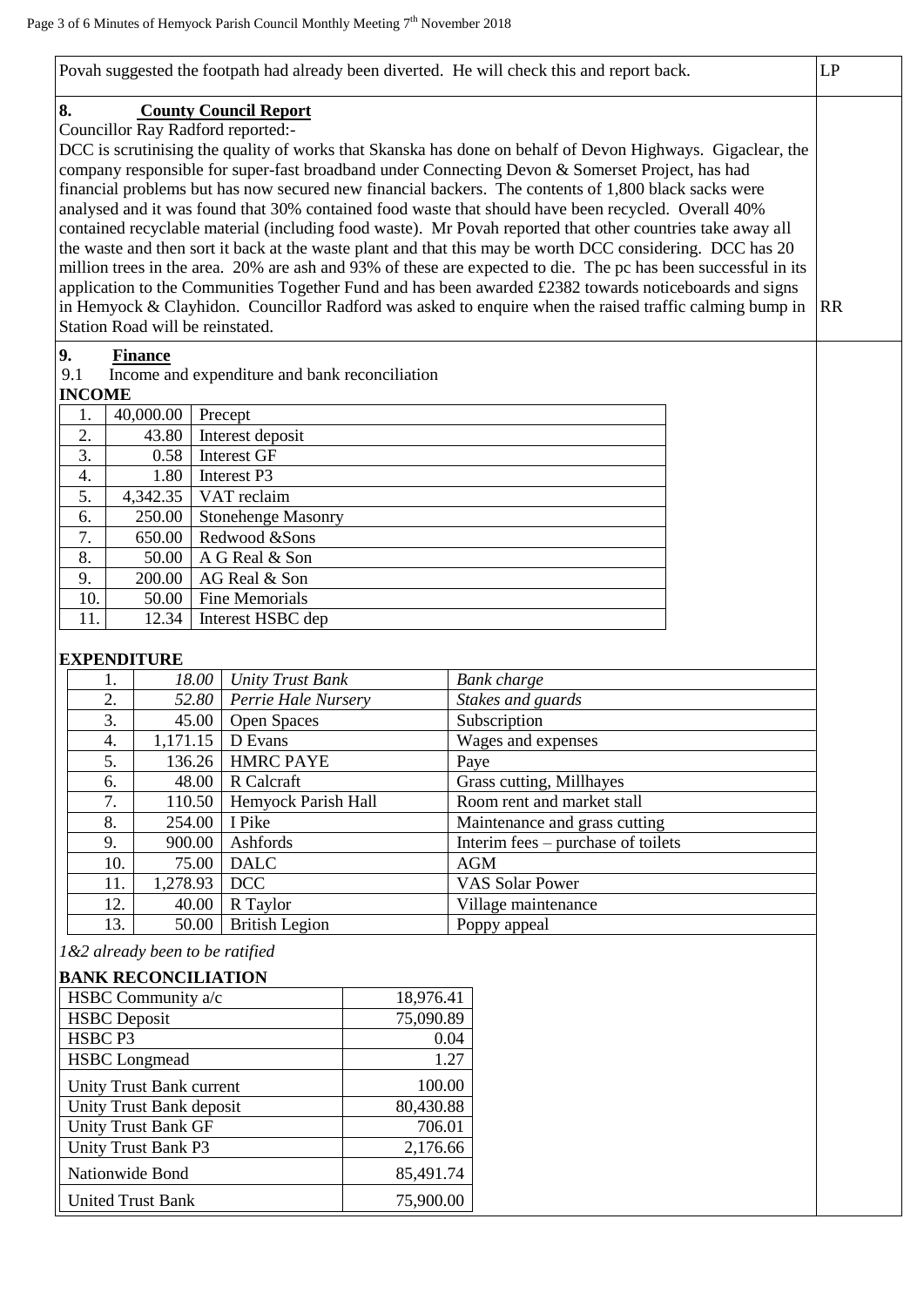| <b>Total</b>                            |                                                                                                                                                                                                                                                 | 338,873.90 |                                                                                                                                                                                                                                                                                                                                                                                                                                                                                                                                      |                       |
|-----------------------------------------|-------------------------------------------------------------------------------------------------------------------------------------------------------------------------------------------------------------------------------------------------|------------|--------------------------------------------------------------------------------------------------------------------------------------------------------------------------------------------------------------------------------------------------------------------------------------------------------------------------------------------------------------------------------------------------------------------------------------------------------------------------------------------------------------------------------------|-----------------------|
|                                         | for the war graves memorials in the cemetery.<br><b>PROPOSED:</b> Mrs Stallard<br><b>SECONDED:</b> Mr Barton<br><b>DECISION</b> : passed (all in favour).                                                                                       |            | <b>PROPOSAL:</b> a payment of £50 is made to the British Legion for the usual wreath plus 5 individual crosses                                                                                                                                                                                                                                                                                                                                                                                                                       |                       |
|                                         | <b>PROPOSAL:</b> that the income is agreed and the above cheques/payments are paid/agreed.<br><b>PROPOSED:</b><br>Miss Lawrence<br><b>SECONDED:</b> Mr Barton<br><b>DECISION</b> : passed (all in favour). Mr Calcraft abstained from the vote. |            |                                                                                                                                                                                                                                                                                                                                                                                                                                                                                                                                      |                       |
| 9.2<br>9.2.1<br>9.2.3<br>9.2.4<br>9.2.5 | <b>Finance Committee Recommendations:-</b><br>the council makes a donation of £500 to the Hemyock Lights Brigade.<br>9.2.2 the council makes a donation of £1,000 to the Blackdown Support Group<br>approve final works.                        |            | the council makes a donation of £100 to the Citizens Advice Bureau. Mr Povah<br>suggested this is increased to £250 and Mr Punnett was happy to amend his proposal.<br>the council purchases necessary cleaning items and equipment up to the value of<br>$£1,000$ in readiness for ownership of and responsibility for the public conveniences.<br>the council funds a new fire shutter at the Healthy Living Centre up to a maximum cost<br>of £4,000. The healthy living centre to attempt to obtain 3 quotations and Mr Povah to |                       |
|                                         | Citizens Advice Bureau.<br><b>PROPOSED:</b> Mr Punnett<br><b>SECONDED:</b> Mr Barton<br><b>DECISION</b> : passed (all in favour).                                                                                                               |            | <b>PROPOSAL:</b> that above recommendations are accepted but with an amendment to 9.2.3 to £250 for the                                                                                                                                                                                                                                                                                                                                                                                                                              |                       |
| 10.<br>10.1<br>10.2                     | <b>Clerk Update</b><br>The clerk reported that:-<br>Meeting of either $5th$ or $12th$ April. Clerk to confirm next month.                                                                                                                       |            | Annual Parish Meeting – the council provisionally agreed a date for next year's Annual Parish<br>A parishioner has contacted the clerk to enquire as to the rules and regulations of the car park now it<br>is an asset of the parish council. It was agreed that a working group consisting of Mr Moon, Mr<br>Calcraft $\&$ Mr Clist will review the situation and come up with draft terms for the full council to                                                                                                                 | Clerk<br>NM/SC/<br>RC |
| 10.3                                    | consider.<br>of the new council will be 15 <sup>th</sup> May.                                                                                                                                                                                   |            | Election 2019 – The parish council will meet on $1st$ May to conduct its usual business. The parish<br>council will hold an informal hand-over meeting to new councillors on 8 <sup>th</sup> May. The annual meeting                                                                                                                                                                                                                                                                                                                 |                       |
| 11.<br>11.1                             | <b>Longmead</b><br>abutments.                                                                                                                                                                                                                   |            | The clerk and Mr Povah met with Mr Brooke, Brookridge Timber, to discuss the refurbishment of the<br>bridge. Mr Brooke has kindly offered to remove the bridge and refurbish it free of charge. Whilst the<br>bridge is under repair (approximately 4 weeks) Mr Povah would like cement/brick abutments built for LP<br>the newly refurbished bridge to sit on. Mr Povah is waiting for quotations for the construction of the                                                                                                       |                       |
| 11.2                                    | clerk.                                                                                                                                                                                                                                          |            | Mr Doble will speak with Ian McCulloch, chair of Longmead, about resurfacing the trim trail track.<br>Miss Lawrence will email details of the hoggin path that may be used to re-surface the trim trail to the                                                                                                                                                                                                                                                                                                                       | PD/PL                 |
| 12.<br>12.1<br>12.2                     | <b>Highways</b><br>Ruggs Moor - Phil Morgan (Devon Highways) will inspect the other side of the road.<br>to install a pavement has been agreed in principle subject to approval from Highways.                                                  |            | Station Road pavements - following a site meeting with the clerk, Highways, and Mr Smith, a scheme                                                                                                                                                                                                                                                                                                                                                                                                                                   |                       |
| 13.<br>13.1                             | <b>Cemetery</b>                                                                                                                                                                                                                                 |            | The clerk has received several quotations to finalise the last two unsafe memorials in the cemetery.<br>The options are:- attempt to contact the owners of the memorials and ask that they make them safe or,<br>alternatively, the parish council could either lay the memorials flat or choose to pay to make them                                                                                                                                                                                                                 |                       |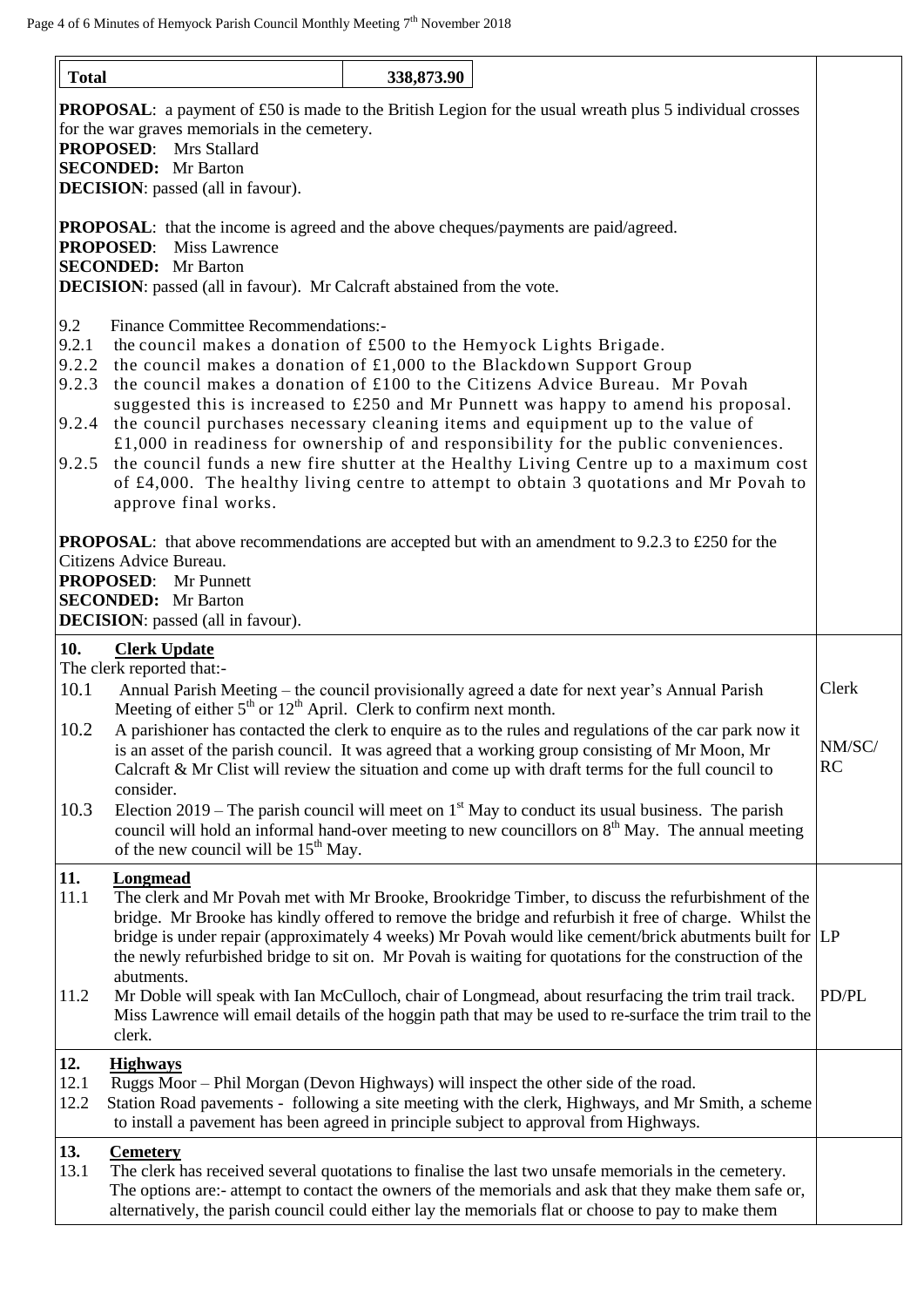| 13.2<br>14.         | safe. It was agreed that the pc does not wish to lay the memorials flat and will proceed with the<br>cheaper quotation to make the two memorials safe.<br><b>PROPOSAL:</b> that pc instructs Fine Memorials to mend and make safe the two old memorials in the<br>cemetery at a cost of £840.00.<br><b>PROPOSED:</b> Mr Barton<br><b>SECONDED:</b> Mr Doble<br><b>DECISION</b> : passed (7 for, 2 against).<br>The clerk has obtained two quotations to remove the dead copper beech tree.<br><b>PROPOSAL:</b> that pc instructs Ashculme Tree Surgeons to remove the tree at a cost of £680.00<br><b>PROPOSED:</b> Mr Barton<br><b>SECONDED:</b> Mr Doble<br><b>DECISION:</b> passed (all agreed). Clerk to ask Mrs Pike for permission to access her land to remove<br>tree. | Clerk              |
|---------------------|--------------------------------------------------------------------------------------------------------------------------------------------------------------------------------------------------------------------------------------------------------------------------------------------------------------------------------------------------------------------------------------------------------------------------------------------------------------------------------------------------------------------------------------------------------------------------------------------------------------------------------------------------------------------------------------------------------------------------------------------------------------------------------|--------------------|
|                     | <b>Footpaths</b><br>Footpath at Higher Lease Farm is in order.                                                                                                                                                                                                                                                                                                                                                                                                                                                                                                                                                                                                                                                                                                                 |                    |
| 15.                 | <b>Commons Management Group (CMG)</b><br>A tree planting day will be on Saturday 17 <sup>th</sup> November at 11.30am. at Shuttleton Common                                                                                                                                                                                                                                                                                                                                                                                                                                                                                                                                                                                                                                    |                    |
| 16.                 | <b>Village Maintenance</b><br>Nothing to report.                                                                                                                                                                                                                                                                                                                                                                                                                                                                                                                                                                                                                                                                                                                               |                    |
| 17.<br>17.1         | <b>Public Conveniences</b><br>Mrs K Amor has been awarded the cleaning contract and will start on 1 <sup>st</sup> December. Mr Povah is<br>meeting with MDDC on $8th$ November to resolve the issue with the yellow lines outside the Parish LP<br>Hall.                                                                                                                                                                                                                                                                                                                                                                                                                                                                                                                       |                    |
| 18.                 | <b>Garages Youth Project</b><br>Nothing to report.                                                                                                                                                                                                                                                                                                                                                                                                                                                                                                                                                                                                                                                                                                                             |                    |
| 19.                 | <b>Blackdown Hills Parish Network</b><br>Nothing to report.                                                                                                                                                                                                                                                                                                                                                                                                                                                                                                                                                                                                                                                                                                                    |                    |
| 20.<br>20.1         | <b>Blackdown Healthy Living &amp; Activities Centre</b><br>Mr Povah has obtained several quotations for the installation of the wind barriers under the Healthy<br>Living Centre.<br><b>PROPOSAL:</b> that pc accepts the quotation from Paul Churchills at a cost of £1459.68 plus VAT.<br><b>PROPOSED:</b> Mr Povah<br><b>SECONDED:</b> Miss Lawrence<br><b>DECISION</b> : passed (all agreed).                                                                                                                                                                                                                                                                                                                                                                              |                    |
| 21.                 | <b>Happening Hemyock</b><br>This event was well attended. Many thanks to Gillian Hawkes who provided refreshments and thanks also to<br>those that made donations. After deducting expenses Gillian donated the balance of £85 to the British Legion<br>Poppy Appeal. Clerk to thank Gillian. Happening Hemyock Event showed that there are over 60 clubs and<br>organisations in the village. Mrs Stallard may send an article to the press.                                                                                                                                                                                                                                                                                                                                  | Clerk<br><b>HS</b> |
| 22.                 | <b>Asset Management</b><br>Nothing to report.                                                                                                                                                                                                                                                                                                                                                                                                                                                                                                                                                                                                                                                                                                                                  |                    |
| 23.<br>23.1<br>23.2 | Correspondence<br>Email from Summerfield asking to meet with the council again. The pc agreed that it has met with<br>Summerfield during an open meeting of the parish once before and does not believe it necessary to<br>meet again.<br>Mrs Stallard has received a request asking for permission from the new owner of Your Plaice or Mine<br>fish and chip van to continue to park at Longmead once a week. Mrs Stallard to confirm the pc is<br>happy for the arrangement to continue as long as no mess is left at Longmead and no oil is leaked on<br>to the car park or down drains.                                                                                                                                                                                   | Clerk<br><b>HS</b> |
| 24.                 | <b>Items raised by Chairman</b><br>The chair thanked all those that attended the Hemyock Film. Jenny Parson may make DVDs to sell<br>(hopefully before Christmas).                                                                                                                                                                                                                                                                                                                                                                                                                                                                                                                                                                                                             |                    |